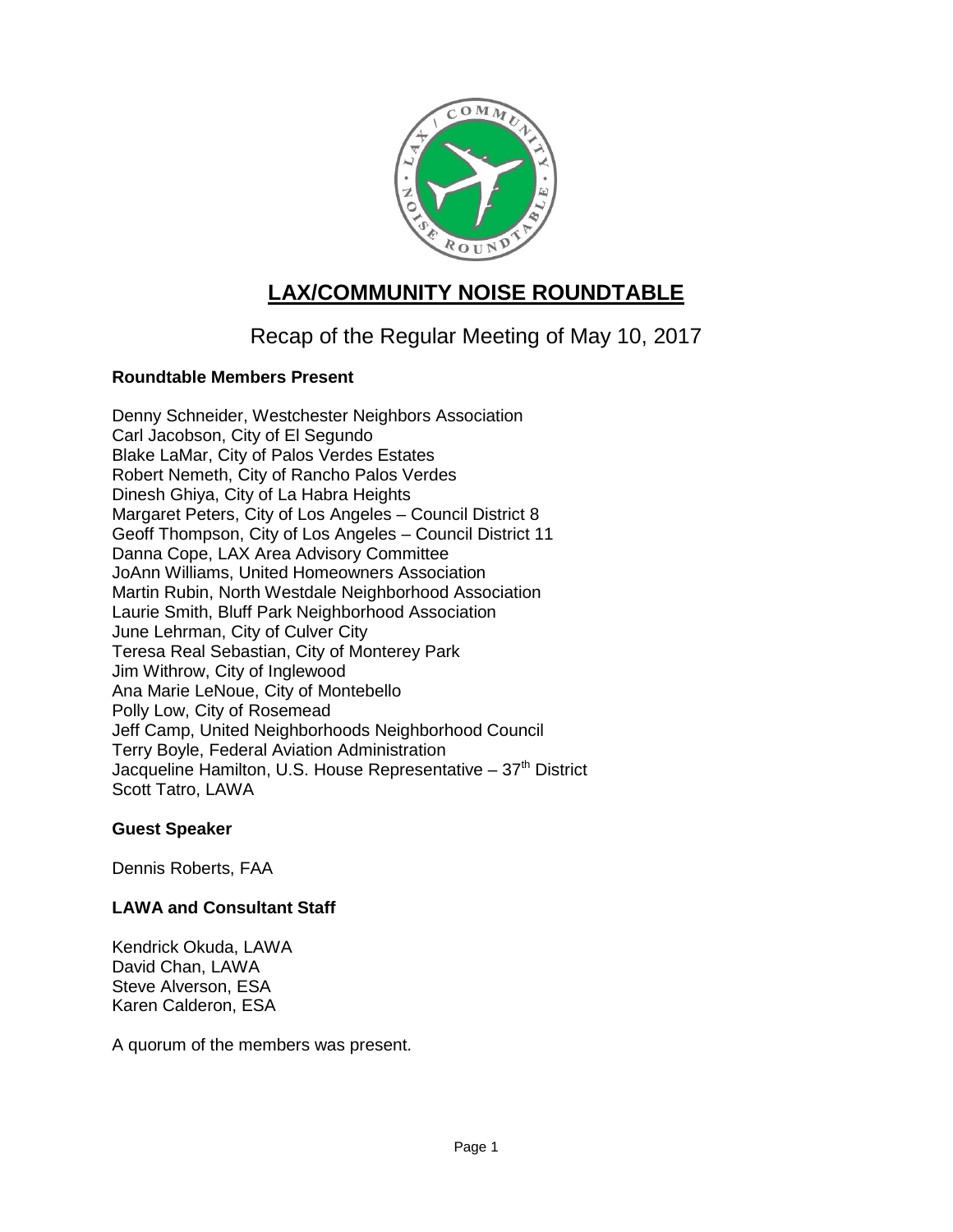#### **1. Welcome/Review of the Meeting Format**

Roundtable Facilitator Steve Alverson welcomed members and informed all to stay on topic and on schedule. Alverson noted: Roundtable Chair may permit comments on other agenda items as time permits and asked speakers to complete comments within three minutes.

#### **2. Call to order, Pledge of Allegiance, and Identification of Those Present**

Chairman Denny Schneider called the meeting to order.

#### **3. Comments from the Public**

Six residents from the cities of Inglewood, Culver City, Rancho Palos Verdes, and Santa Monica expressed concerns about aircraft noise over their communities, especially during nighttime hours and the related impact on sleep and productivity.

#### **4. Consideration of United Neighborhoods Neighborhood Council's Request for Roundtable Membership**

LAWA staff member David Chan presented the membership request of United Neighborhoods Neighborhood Council (UNNC) for Roundtable's consideration. Jeff Camp, president of UNNC, described the organization and its concerns about aircraft noise. Member Rubin's motion to accept the membership of UNNC was seconded by Member Real Sebastian and unanimously approved by the Roundtable.

### **5. Work Program A1 – Update on FAA SoCal Metroplex Project**

FAA Western-Pacific Regional Administrator, Dennis Roberts, expressed the FAA's commitment to continue supporting the Roundtable in its mission to reduce aircraft noise. Mr. Roberts noted that the LAX Roundtable serves as a model for other noise forums across the nation, as it reviews and consolidates the concerns of various communities, which helps the FAA figure out where to focus its attention.

He explained that the FAA is currently facing several limitations including limited staffing availability to manage noise-related issues, financial uncertainty due to short term funding (e.g., the pending FAA Reauthorization Bill), and elevated workload associated with various projects and current issues. In term of noise-related projects, the FAA is currently conducting an annoyance survey at the national level to determine whether the current 65 dB threshold is appropriate and is looking at new platforms such as social media, workshops, and webinars to conduct community outreach.

Mr. Roberts then provided a brief status update on the Metroplex Project indicating that all procedures have a 90-day testing period to ensure that the procedures perform as intended, with slots reserved in October and December 2017 for modifications as needed. He noted that the Required Navigation Performance (RNP) procedures will concentrate aircraft along a narrow flight path, so they have the potential to decrease noise levels for some communities but may increase it for others. He noted that given the large variety of aircraft that fly into LAX, not all planes are equipped to fly the RNP procedures. In addition, the FAA is still developing the Terminal Sequencing and Spacing (TSAS) tool which is needed to maintain proper separation between aircraft on the RNP approach associated with the north downwind arrival.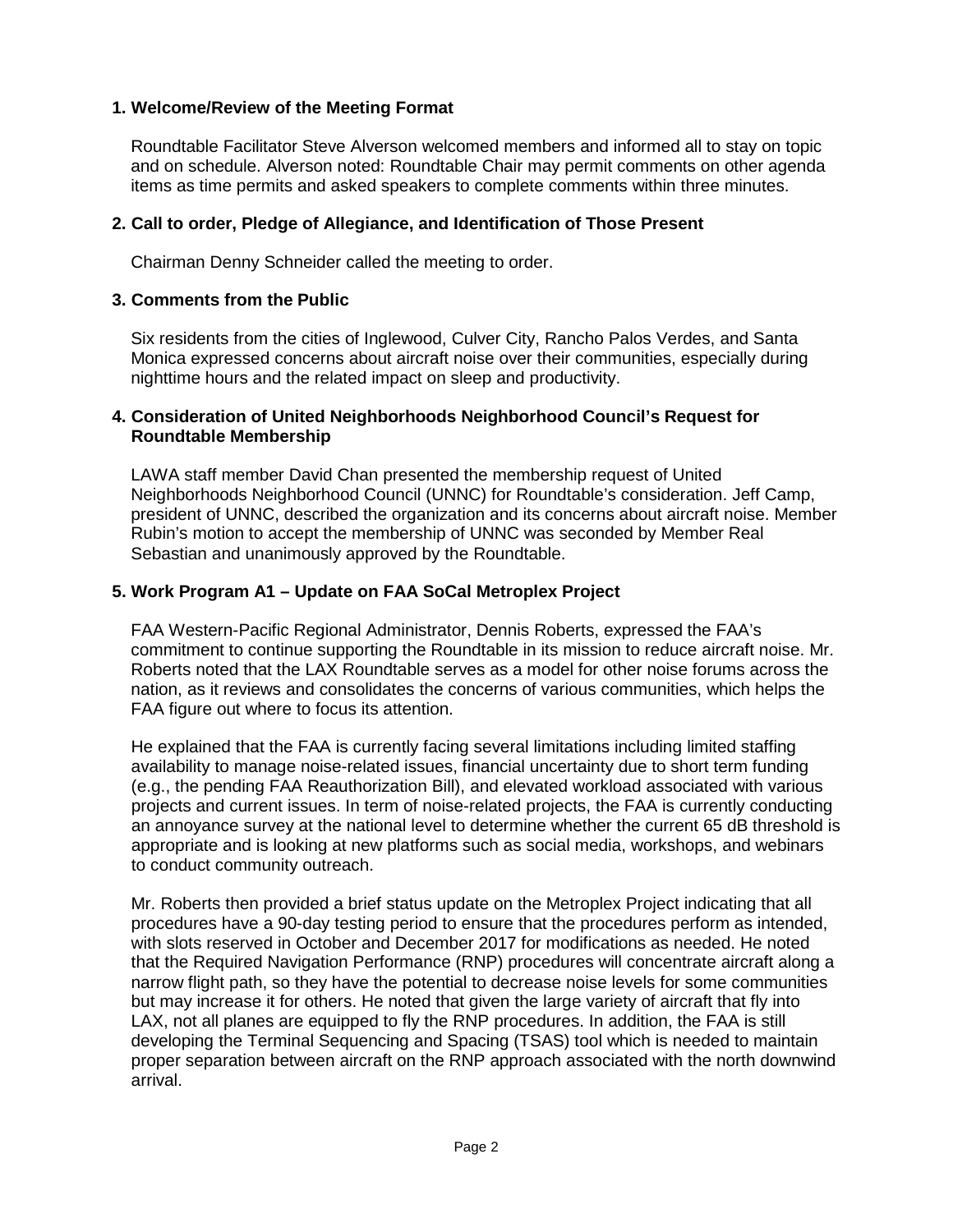Roundtable members asked Mr. Roberts for a timeline as to when the RNPs will be in use. Other members asked about noise related to the downwind approach and what communities could do to influence the FAA.

Mr. Roberts noted the RNPs may not reach their full effect until all aircraft are equipped to fly them and the TSAS tool is deployed. At this point, he does not have an estimated timeframe of when the RNPs will be in use.

With regard to noise issues, Mr. Roberts reported that the FAA first needs to gather and analyze the noise data to make methodical decisions that do not compromise safety or affect other parts of the region prior to making adjustments to flight procedures. Mr. Roberts indicated that the best way to influence the FAA is to do it through communication with the Roundtable, as a collective voice carries more weight.

Roundtable members suggested the FAA should focus on reducing noise impacts for communities within the new flight paths and consider factors such as noise, air quality, and long-term health when determining new flight paths.

#### **6. Work Program A7 – Initial Comparison of Extended Downwind Approach Before and After Metroplex Implementation**

LAWA representative Scott Tatro presented an initial comparison of the extended downwind approach before and after the implementation of Metroplex. The comparison showed a concentration of flight tracks on the downwind leg of the LAX arrival pattern for aircraft arriving from the north and west, indicating the RNAV STAR procedures (IRNMN, HUULL, and RYDRR) are in use after Metroplex implementation. A dispersion of the flight tracks still exists on the base leg of the pattern, where the turn is designated to occur between the 110 and 710 freeways, suggesting that the RNP Arrival Procedure is not in use yet. As Mr. Roberts indicated, there is no estimated timeline as to when the RNP procedure will be implemented since the RNP is dependent on the TSAS tool and aircraft equipage.

Mr. Tatro noted that the Extended Downwind Approach will most likely continue due to the Runway 25R RSA closure, delayed flight operations for Metroplex Phase 3 implementation, weather conditions and/or traffic volume. He indicated that LAWA will continue to monitor and revisit these and other Metroplex procedures at a later date.

Member Real Sebastian suggested the Roundtable send letters to all airlines and pilot unions educating them about increased noise levels and flight activities, and requesting airlines to equip their aircraft to fly RNP at LAX. She also requested that LAWA put together a list of airlines for the individual Roundtable members to use to send letters as well.

The complete presentation related to "Initial Comparison of Extended Downwind Approach Before and After Metroplex Implementation" can be found on the Roundtable webpage at [http://www.lawa.org/LAXNoiseRoundTable.aspx.](http://www.lawa.org/LAXNoiseRoundTable.aspx)

#### **7. Briefing on UC Davis Noise Symposium**

Member Cope gave an overview of the 2017 UC Davis Noise Symposium covering a number of key topics discussed at the event including the FAA's community outreach efforts and their Annoyance Survey. Member Cope's complete summary can be found on the Roundtable webpage at [http://www.lawa.org/LAXNoiseRoundTable.aspx.](http://www.lawa.org/LAXNoiseRoundTable.aspx)